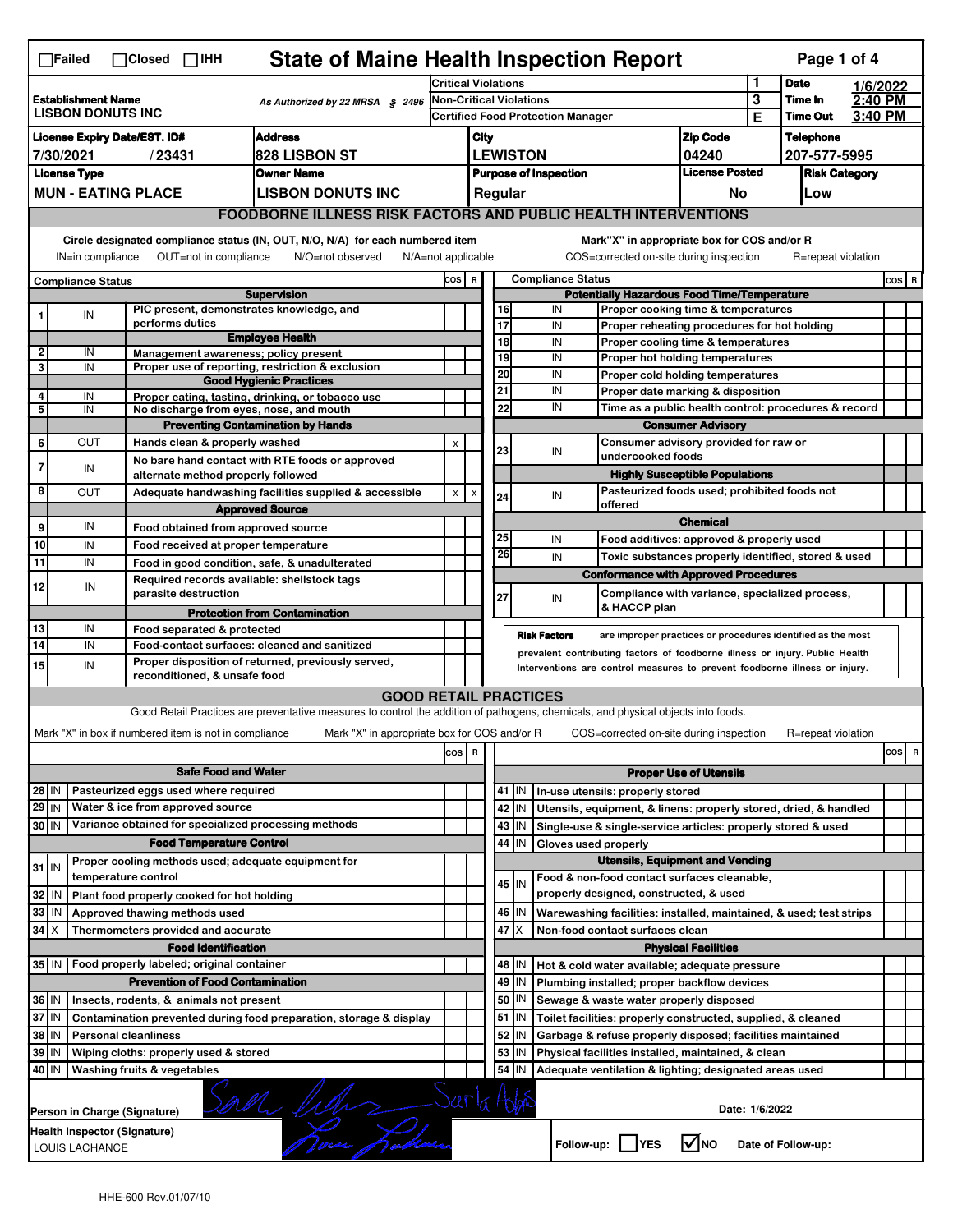|                                                       | <b>State of Maine Health Inspection Report</b> |                                 | Page 2 of 4             |                           |                                  |  |  |  |  |  |
|-------------------------------------------------------|------------------------------------------------|---------------------------------|-------------------------|---------------------------|----------------------------------|--|--|--|--|--|
| <b>Establishment Name</b><br><b>LISBON DONUTS INC</b> |                                                | As Authorized by 22 MRSA § 2496 | 1/6/2022<br><b>Date</b> |                           |                                  |  |  |  |  |  |
| License Expiry Date/EST. ID#<br>7/30/2021<br>/23431   | 828 LISBON ST                                  | City / State<br><b>LEWISTON</b> | / ME                    | <b>Zip Code</b><br>104240 | <b>Telephone</b><br>207-577-5995 |  |  |  |  |  |
| <b>Temperature Observations</b>                       |                                                |                                 |                         |                           |                                  |  |  |  |  |  |
| Location                                              | <b>Temperature</b>                             |                                 |                         | <b>Notes</b>              |                                  |  |  |  |  |  |
| 3 bay sink                                            | 50-99 ppm                                      | chlorine sanitizer              |                         |                           |                                  |  |  |  |  |  |
| Hot holding                                           | $140*$                                         | sausage patty                   |                         |                           |                                  |  |  |  |  |  |

| Hand wash      | $103*$ |                 |
|----------------|--------|-----------------|
| Walk in cooler | $37*$  | creamer         |
| Reach in 1     | $37*$  | $1/2$ and $1/2$ |
| Reach in 2     | $38*$  | milk            |



**Date: 1/6/2022**

HHE-601(a)Rev.01/07/10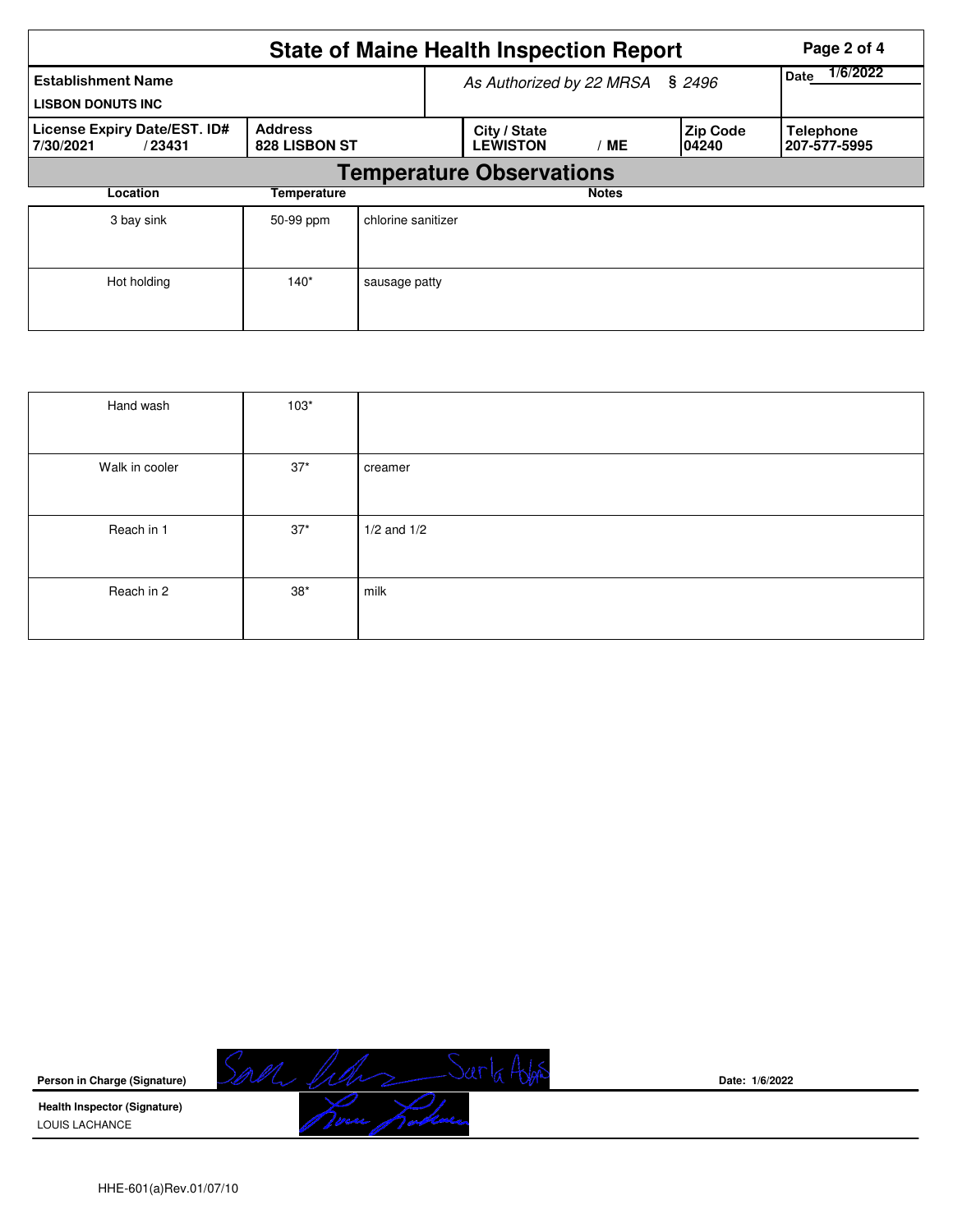| <b>State of Maine Health Inspection Report</b>                                                                                                     |                                 |                                 |    |                          |                  |  |  |  |  |
|----------------------------------------------------------------------------------------------------------------------------------------------------|---------------------------------|---------------------------------|----|--------------------------|------------------|--|--|--|--|
| <b>Establishment Name</b><br><b>LISBON DONUTS INC.</b>                                                                                             |                                 |                                 |    |                          | 1/6/2022<br>Date |  |  |  |  |
| License Expiry Date/EST. ID#<br>7/30/2021<br>/ 23431                                                                                               | <b>Address</b><br>828 LISBON ST | City / State<br><b>LEWISTON</b> | ME | <b>Zip Code</b><br>04240 |                  |  |  |  |  |
| <b>Observations and Corrective Actions</b>                                                                                                         |                                 |                                 |    |                          |                  |  |  |  |  |
| Violations cited in this report must be corrected within the time frames below, or as stated in sections<br>8-405.11 and 8-406.11 of the Food Code |                                 |                                 |    |                          |                  |  |  |  |  |
| 6: 2-301.14: C: Food employees are not cleaning their hands and exposed portions of their arms as required.                                        |                                 |                                 |    |                          |                  |  |  |  |  |

INSPECTOR NOTES: Food handler did not was hands before returning/beginning shift. Wash hands immediately when beginning shift, returning to shift or when changing tasks that require hand washing. \*COS

8: 5-205.11.(A): N: Hand wash facility not accessible.

INSPECTOR NOTES: \*\*REPEAT\*\* Hand wash station closest to employee door blocked by large trash receptacle. Keep hand wash facilities easily assessable at all times. \*COS

34: 4-302.12.(A): N: Inadequate number of food temperature measuring devices provided.

INSPECTOR NOTES: Unit 2 Delfield reach in cooler is missing required thermometer. Replace.

47: 4-602.13: N: Non-food contact surfaces are not cleaned at a frequency necessary to preclude accumulation of soil residues.

INSPECTOR NOTES: \*\*REPEAT\*\*Kettle/pitcher storage area for steaming milk products has build up of old food remnants and unclean. Clean ad sanitize area as needed and more often as the kettles come in direct contact with food.



**Date: 1/6/2022**